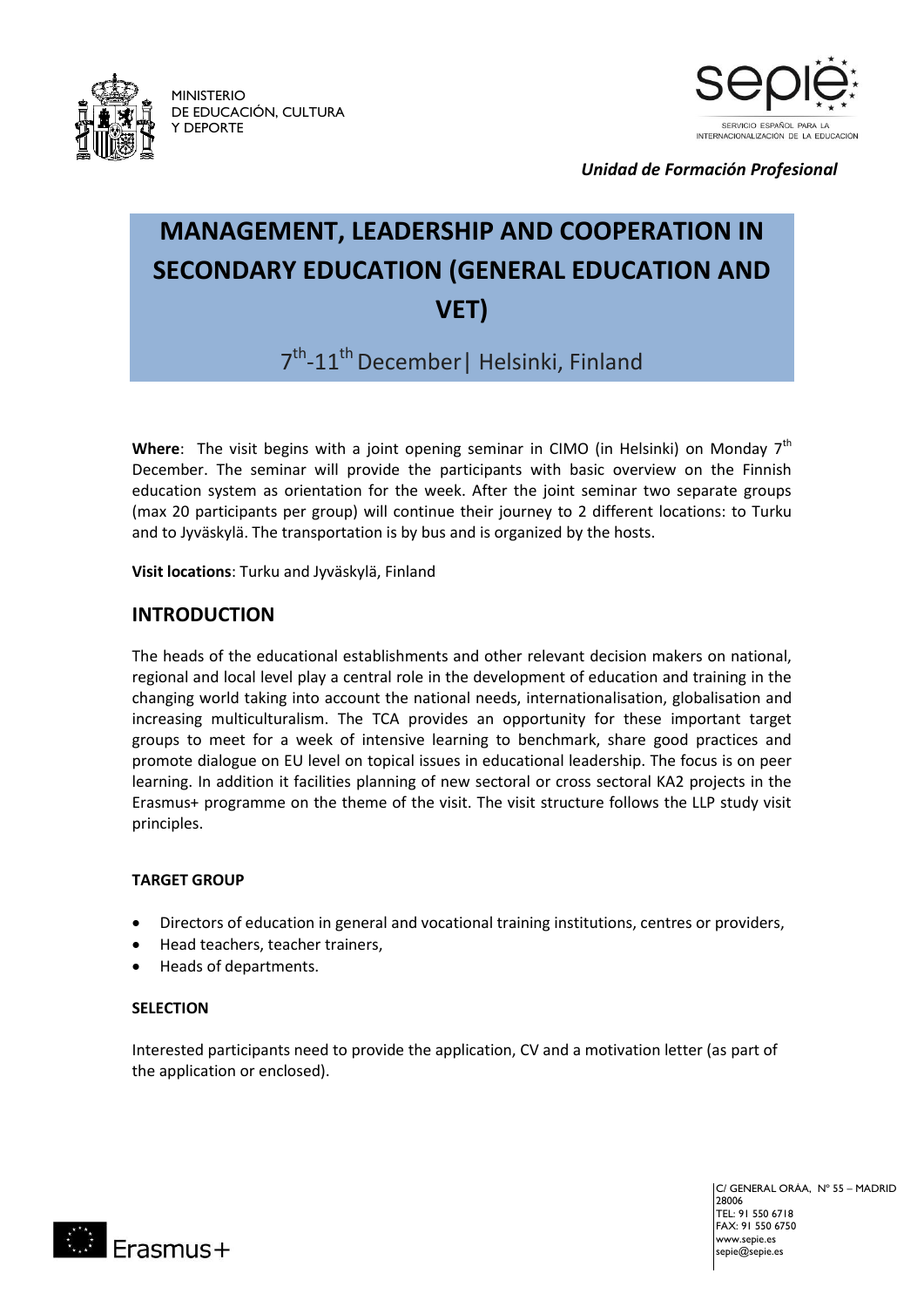



*Unidad de Formación Profesional*

#### **OBJECTIVES**

The participants will learn about:

- $\triangleright$  Regional / national cooperation between educational organisations / levels / colleges
- $\triangleright$  Management, leadership and pedagogical development in secondary education (general education and VET)
- $\triangleright$  Shared management and leadership (team work, steering groups, shared knowledge, peer learning et c)
- $\triangleright$  Leadership and quality management
- $\triangleright$  International competence of staff
- $\triangleright$  Legislation and Finances
- $\triangleright$  Developing education (e.g. ICT, international co-operation).

The preliminary programme will be published in late August.

### **PROGRAM**

The visit **starts** officially on **Monday at 10:00** in CIMO, Helsinki with and small scale expert seminar on the Finnish education system including presentations by the Ministry of Education and Culture and the National Board of Education. The first day is a theoretical briefing for the week. The participants depart from Helsinki to their locations, one group to Jyväskylä and one to Turku.

The visits **end** on **Friday after lunch around 13:00** and the participants return in the afternoon to home.

A **visit** to **schools or/and VET institution** every day and discussions with local heads of schools.

- Regional / national cooperation between educational organisations / levels / colleges
- Management, leadership and pedagogical development in secondary education (general education and VET)
- Shared management and leadership (team work, steering groups, shared knowledge, peer learning etc)
- Leadership and quality management
- International competence of staff
- Legislation and finances
- Developing education (e.g. ICT, international co-operation).